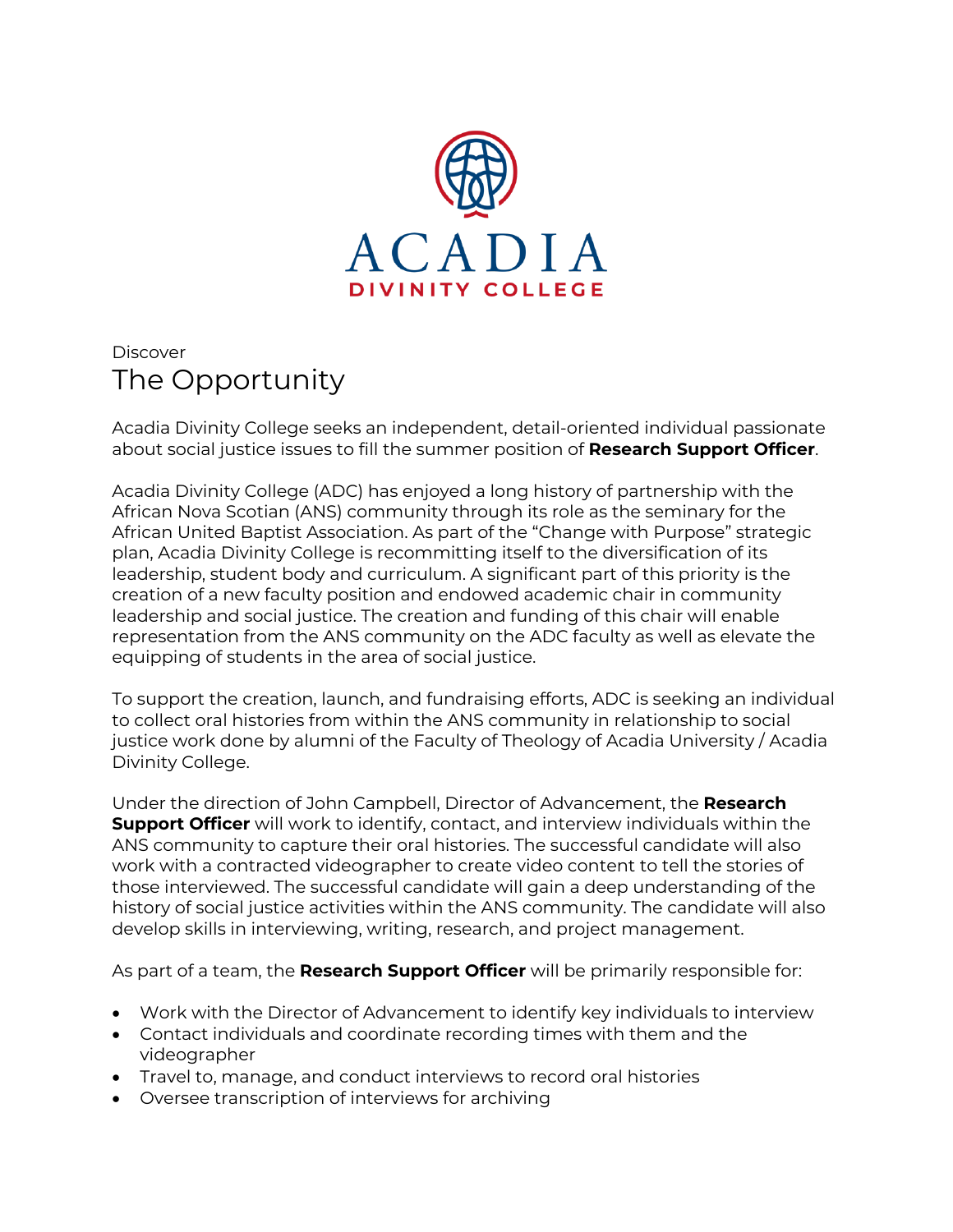- Work with team to produce video of oral histories to support the creation of the academic chair
- Deliver and archive all content

## **QUALIFICATIONS:**

This opportunity is funded by the Canada Summer Jobs program so applicants must meet the eligibility requirements. To be eligible, youth must:

- $\bullet$  be between 15 and 30 years of age at the beginning of the employment period<sup>1</sup>;
- be a Canadian citizen, permanent resident, or person on whom refugee protection has been conferred under the *Immigration and Refugee Protection Act*<sup>2</sup> for the duration of the employment; and,
- have a valid Social Insurance Number at the start of employment and be legally entitled to work in Canada in accordance with relevant provincial or territorial legislation and regulations.

The candidate must be able to work independently and possess strong written and verbal communication skills. Must possess a valid driver's license. The position will allow for remote work; however, the individual must be available to work from the Divinity College as required.

Preference will be given to candidates with lived experience within, or deep knowledge of, the African Nova Scotian community, and specifically the African United Baptist Association and its churches.

**THE REWARDS:** The hourly wage is **\$15.35** per hour based on a **35-hour** workweek. The length of the contract will be **8 weeks**, beginning **May 16, 2022**, and ending **July 11, 2022**.

**TO APPLY:** Qualified candidates wishing to be considered for this position should send a letter of application and CV to:

Rev. John Campbell *Director of Advancement* Acadia Divinity College 15 University Avenue Wolfville, NS B4P 2R6 john.campbell@acadiau.ca

 $1$  The youth must be 15 years of age at the beginning of the employment period. The youth may be more than 30 years of age at the end of the employment period as long as the youth was 30 at the beginning of the employment period.

<sup>2</sup> International students are not eligible participants. International students include anyone who is temporarily in Canada for studies and who is not a Canadian citizen, permanent resident, or person who has been granted refugee status in Canada. Youth awaiting a refugee status ruling, as well as those who hold a temporary visitor visa, youth visa or work visa are ineligible. As the objective of the Canada Summer Jobs program is to support youth entering the Canadian labour market, the temporary nature of an international student's time in Canada does not allow for a long-term connection to the labour market.